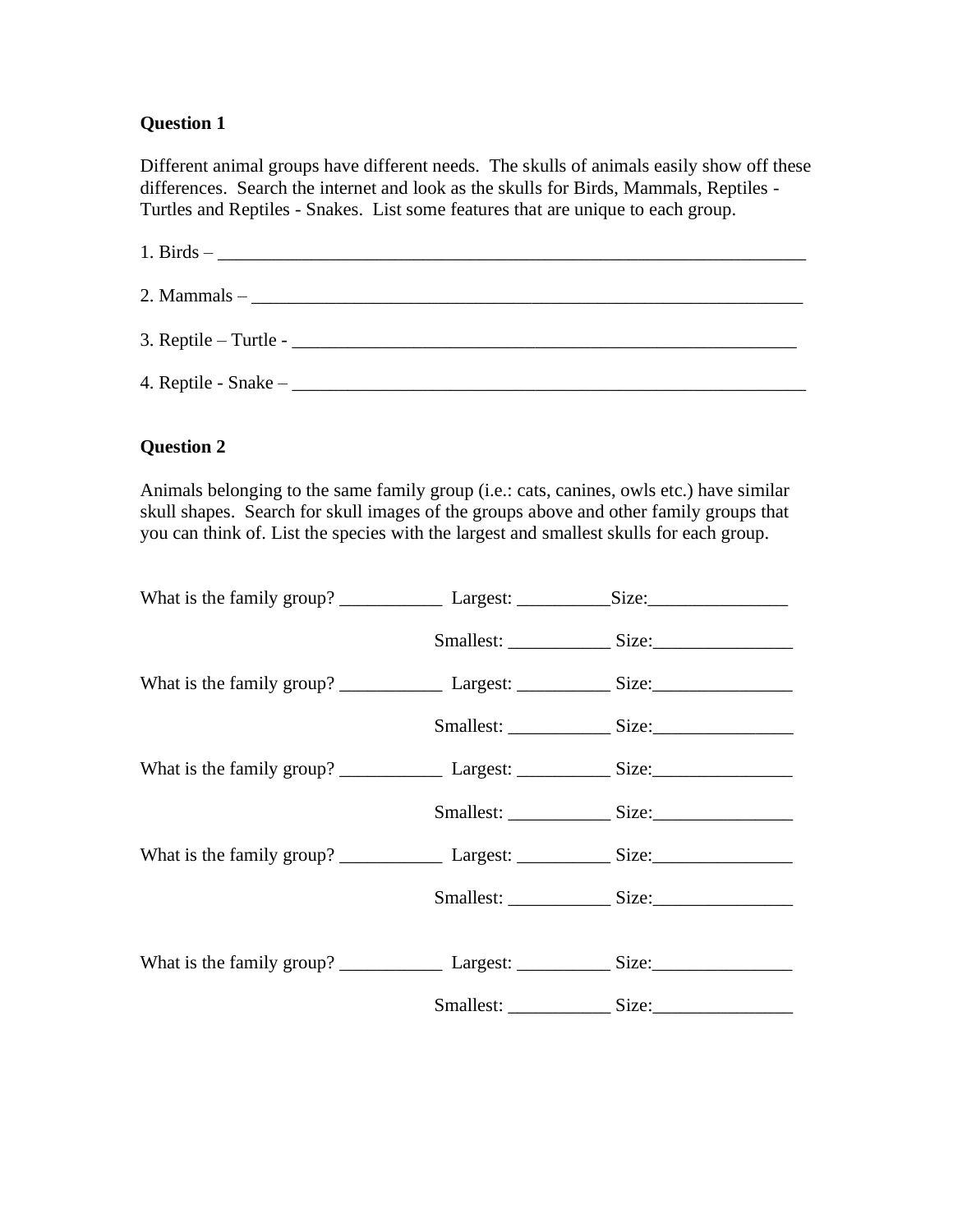The importance of an animal's sense of smell is based on the development of the nasal cavity within the animal's snout. Below are pictures with rulers depicting the measurements of a coyote's snout. What are the measurements of the animal's snout?

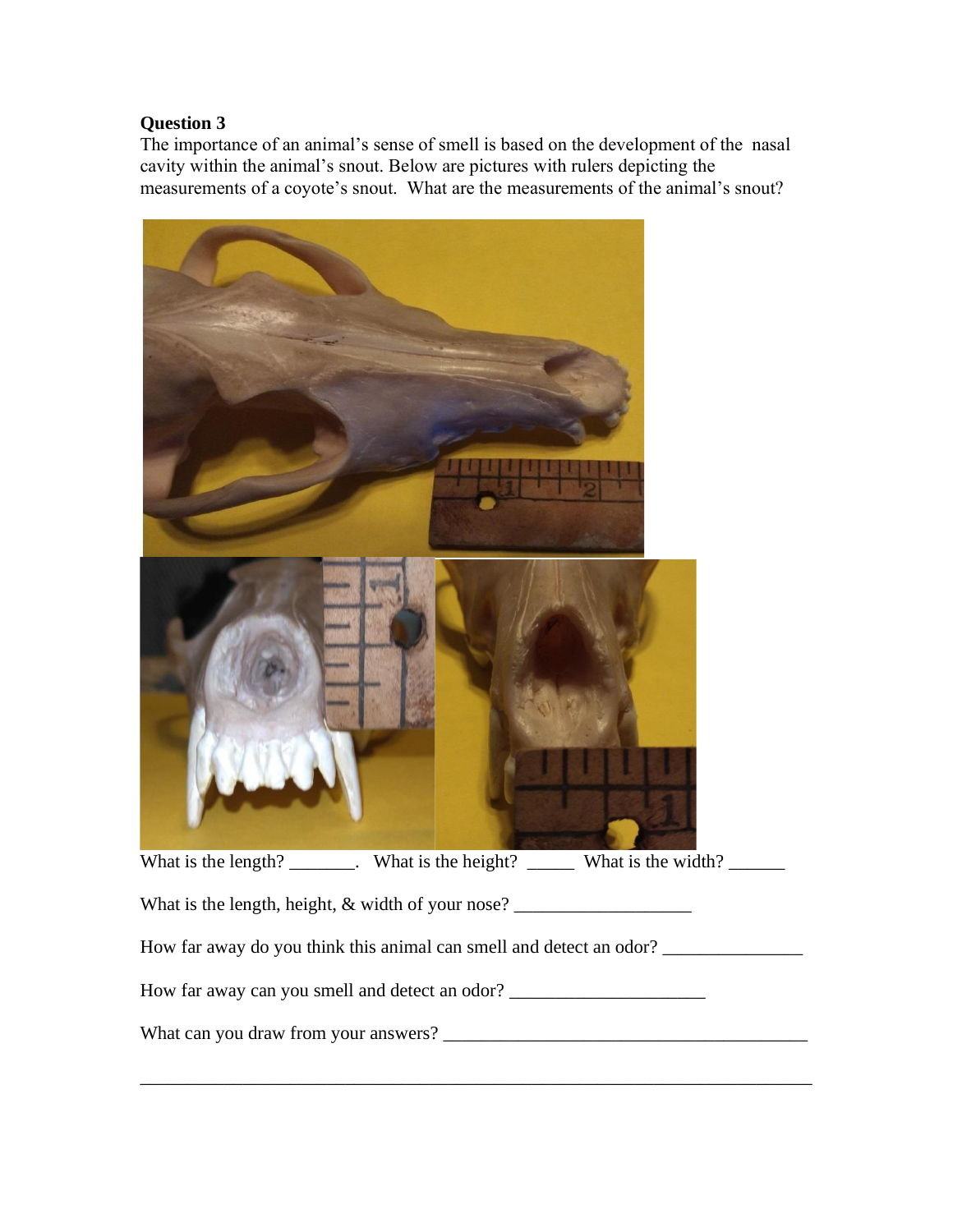Placement of the eye sockets can provide some insight into an animal's behavior. Overdeveloped eye sockets can indicate sensitivity to light and nocturnal activities. Placement of the eye sockets towards the front of the skull verses the sides of the skulls gives an animal greater depth perception but reduces peripheral vision. Find pictures online of a bobcat skull and a deer skull. What conclusions can you make about each of these animals?

Bobcat: \_\_\_\_\_\_\_\_\_\_\_\_\_\_\_\_\_\_\_\_\_\_\_\_\_\_\_\_\_\_\_\_\_\_\_\_\_\_\_\_\_\_\_\_\_\_\_\_\_\_\_\_\_\_\_\_\_\_\_\_\_\_\_\_

Deer:

How about a Human?

# **Question 5**

Teeth define the lifestyle of a mammal. There are four major types of teeth: Incisors - Small chisel like teeth, designed for cutting into its food Canines – The signature teeth of carnivores. Primary used for the killing bite. Typically much longer and pointed then any of the other teeth. Premolars & Molars – These teeth are wide and designed chewing/grinding food.

Below are pictures of two skulls. Counting teeth can help you determine the skulls identity. The count of each type of teeth is known as the dental formula in the guidebooks. Examine the two skulls in the picture below, how many of each type of teeth do the skulls have and what type of animal do you think the skulls might be from?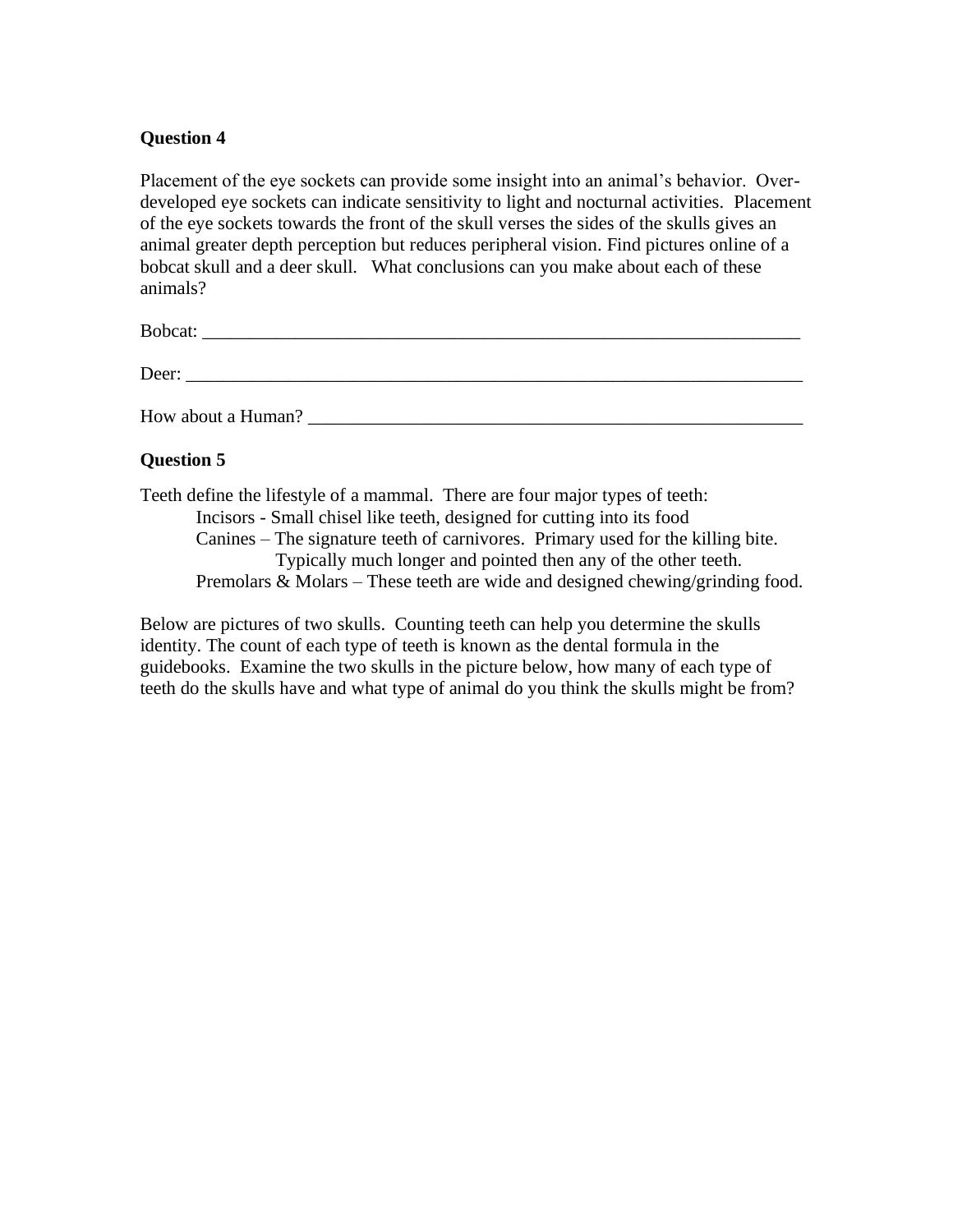|--|--|

|                                   |                                                                            | Skull 2: |  |
|-----------------------------------|----------------------------------------------------------------------------|----------|--|
| Incisors:                         |                                                                            |          |  |
| Canines:<br>Premolars<br>& Molars | the control of the control of the control of the control of the control of |          |  |
| What does<br>it eat?              |                                                                            |          |  |

Pick two more animals and search online for a picture of their teeth. What is the dental formula for each of these animals?

\_\_\_\_\_\_\_\_\_\_\_\_\_\_\_\_\_\_\_\_\_\_\_\_\_\_\_\_\_\_\_\_\_\_\_\_\_\_\_\_\_\_\_\_\_\_\_\_\_\_\_\_\_\_\_\_\_\_\_\_\_\_\_\_\_\_\_\_\_\_\_\_ \_\_\_\_\_\_\_\_\_\_\_\_\_\_\_\_\_\_\_\_\_\_\_\_\_\_\_\_\_\_\_\_\_\_\_\_\_\_\_\_\_\_\_\_\_\_\_\_\_\_\_\_\_\_\_\_\_\_\_\_\_\_\_\_\_\_\_\_\_\_\_\_

# **Question 6**

Deer are one of the most frequently found skull bones in Hunterdon County. Teeth can be used to estimate the age of a deer. Watch the following video on this youtube link: youtube.com\watch?v=Aem65RBHL98. Look at the pictures below and try to determine the age of the deer.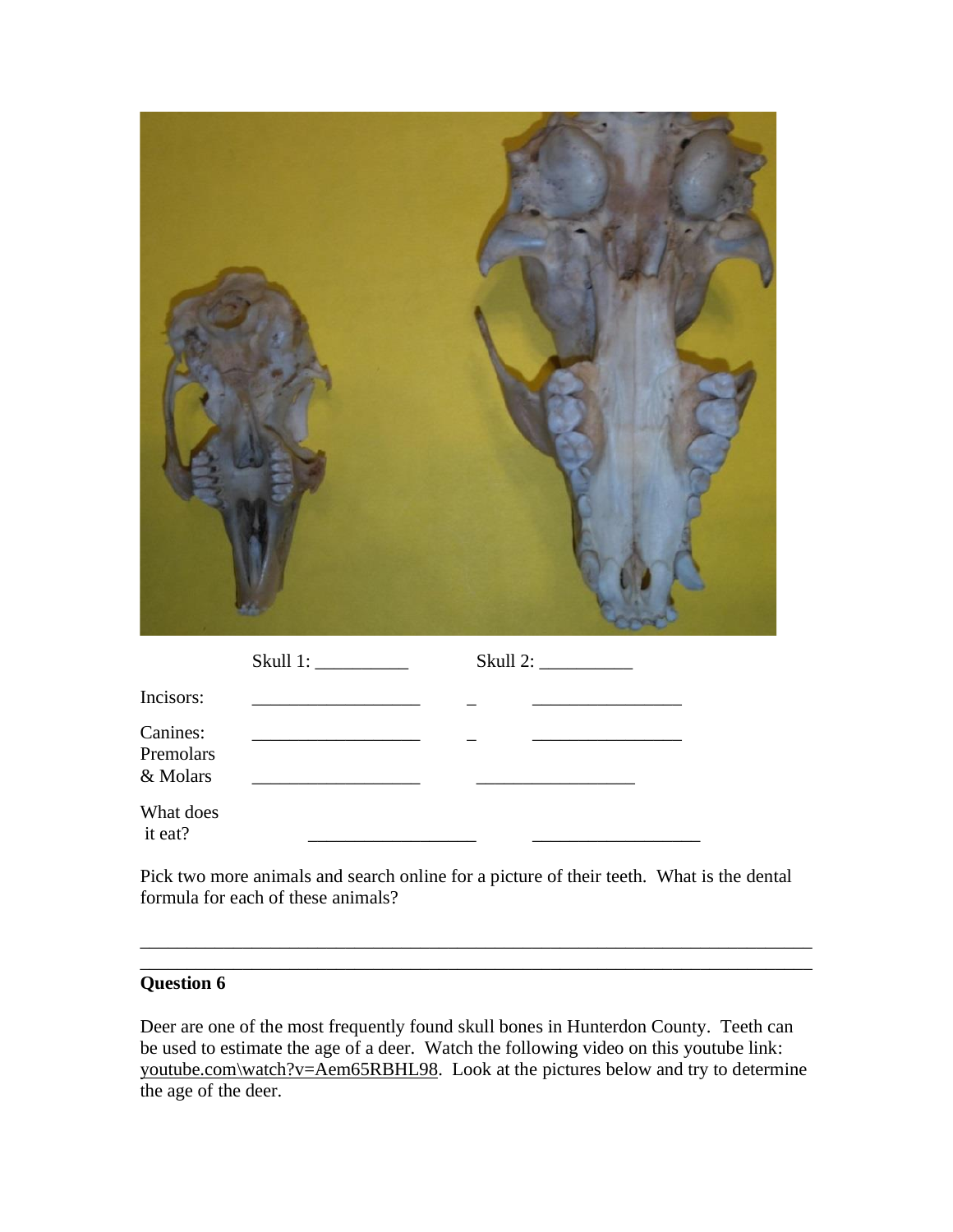



In the images below, notice the gap between the bones of the lower jaw and the arch on the side of the skull. Also, notice the crest at the back of the skull. It is called the Sagittal Crest. The greater the distance between the jaw and arch and the greater the development of the crest, the more muscle mass and the greater bite force the animal has. This skull is from the most massive wild mammal in the county.

\_\_\_\_\_\_\_\_\_\_\_\_\_\_\_\_\_\_\_\_\_\_\_\_\_\_\_\_\_\_\_\_\_\_\_\_\_\_\_\_\_\_\_\_\_\_\_\_\_\_\_\_\_\_\_\_\_\_\_\_\_\_\_\_\_\_\_\_\_\_\_\_

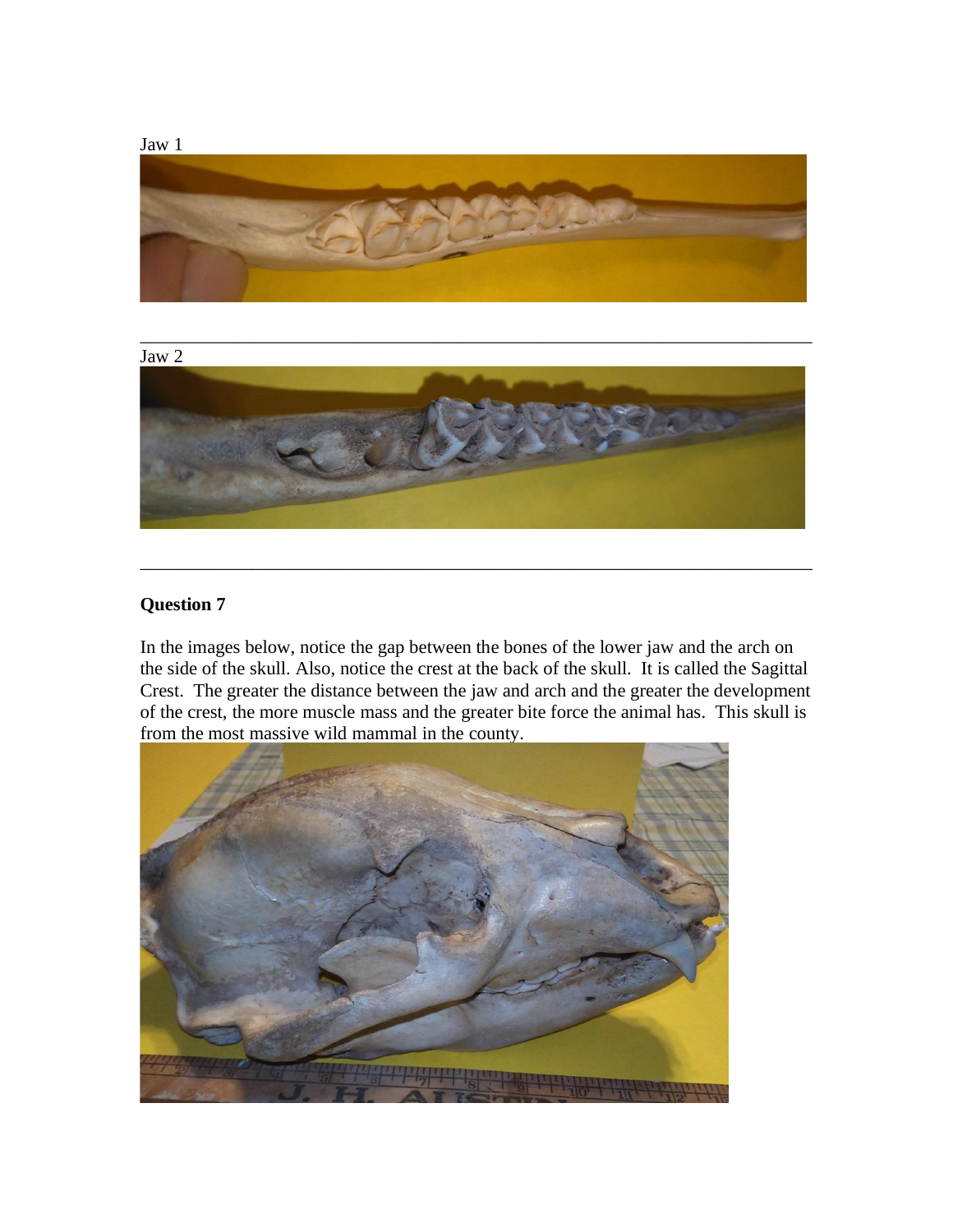

Who is this animal? \_\_\_\_\_\_\_\_\_\_\_\_\_\_ Should one try and get close to this animal?

\_\_\_\_\_\_\_\_\_\_\_\_\_\_\_\_\_\_\_\_\_\_\_\_\_\_\_\_\_\_\_\_\_\_\_\_\_\_\_\_\_\_\_\_\_\_\_\_

However, this skull is in conflict with what you have learned. This animal is primarily a vegetarian and an insectivore. The meat it usually eats is from scavenged remains. This animal does have a superb sense of smell. How far do you think it can smell?

## **Question 8**

\_\_\_\_\_\_\_\_

Think back to Question 1. Like all bones in a bird, the bird's skull must be light weight and sheds bone mass so the birds can be as light as possible for flight. Notice the openness of this skull. Bill design can give us an insight into their food and species identification. Use the features of the bill in the picture below and make an educated guess as to what type of bird this skull might be from and what prey it eats?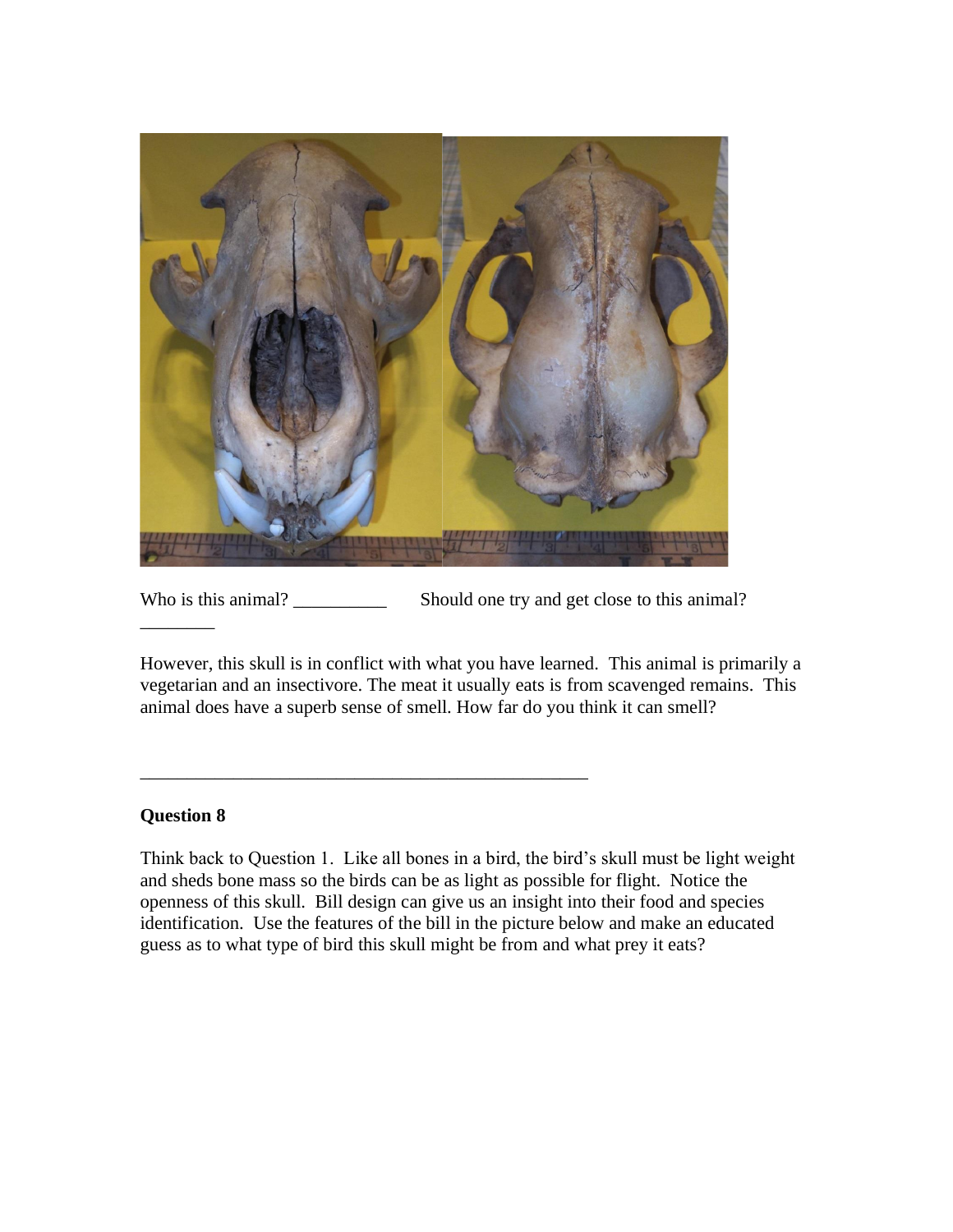

You were asked to look at Reptile Snake Skulls back at Question 1. If you did not look at venomous snake skulls then, do so now. Venomous snakes have two special teeth called fangs. They have the ability to replace their fangs if they break. These teeth are hollow and the venom is injected through these teeth by squeezing a gland behind them. New Jersey has two venomous snakes. What are their names?

\_\_\_\_\_\_\_\_\_\_\_\_\_\_\_\_\_\_\_\_\_\_\_\_\_\_\_\_\_\_\_\_\_\_\_\_\_\_\_\_\_\_\_\_\_\_\_\_\_\_\_\_\_\_\_\_\_\_\_\_\_\_\_\_\_\_\_\_\_\_\_

\_\_\_\_\_\_\_\_\_\_\_\_\_\_\_\_\_\_\_\_\_\_\_\_\_\_\_\_\_\_\_\_\_\_\_\_\_\_\_\_\_\_\_\_\_\_\_\_\_\_\_\_\_\_\_\_\_\_\_\_\_\_\_\_\_\_\_\_\_\_\_

\_\_\_\_\_\_\_\_\_\_\_\_\_\_\_\_\_\_\_\_\_\_\_\_\_\_\_\_\_\_\_\_ & \_\_\_\_\_\_\_\_\_\_\_\_\_\_\_\_\_\_\_\_\_\_\_\_\_\_\_\_\_\_\_

### **Question 10**

This animal is one of a kind in North America. Its skull is famous for the ridge on the back of the skull and large quantity of teeth. This animal has a very small brain for its size, which could explain its temperament.